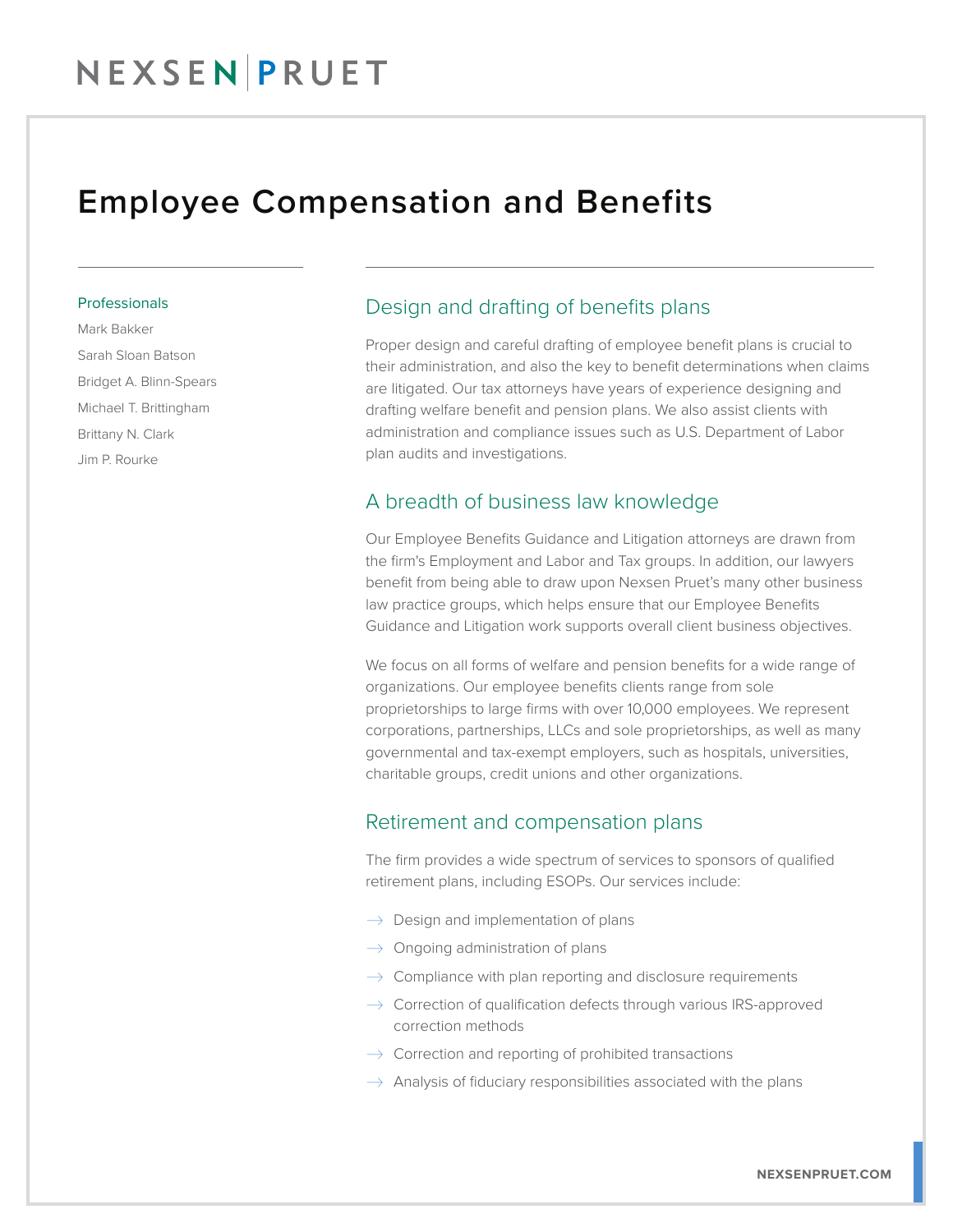We also have extensive experience in the design, implementation and administration of non-qualified deferred compensation plans, stock option plans, and other incentive compensation plans.

### Health insurance and other benefits

In addition to retirement plan issues, our practice includes all aspects of the design, implementation and administration of all forms of welfare benefit plans, including fully insured and self-insured plans.

Our attorneys routinely counsel clients in matters pertaining to HIPAA and COBRA compliance. We also handle ERISA litigation involving the various types of pension and welfare benefit plans. Nexsen Pruet frequently works with various government agencies that regulate employee benefits, including the Internal Revenue Service, the United States Department of Labor and the Pension Benefit Guaranty Corporation.

#### News

06.29.2021 | Media Mention David Dubberly Discusses Tips for Employers Providing Volunteer Time Off

09.12.2019 | News from Nexsen Pruet Nexsen Pruet Adds Three Attorneys to Upstate South Carolina Employment Group

#### **Insights**

08.25.2021 | Article Paid Time Off For Vaccinations – A Reason for an Employer Tax Credit

06.24.2021 | Article One-Time Bonus and Pay for Volunteer Time Off Properly Excluded From Overtime Pay Calculation, Per Fourth Circuit

10.08.2020 Deferred Compensation Plans: Options and Considerations

08.25.2020 Retirement Plan Sponsors Must Soon Provide Annual Lifetime Income Illustrations

09.25.2019 Important News for Employers: Salary Increase for Overtime Exemption

09.18.2019 Caution: Ban Ahead - The Rise in Bans on Salary History Inquiries Requires Employer Diligence

09.11.2019 Employee Volunteer Community Service: Compensable or Not?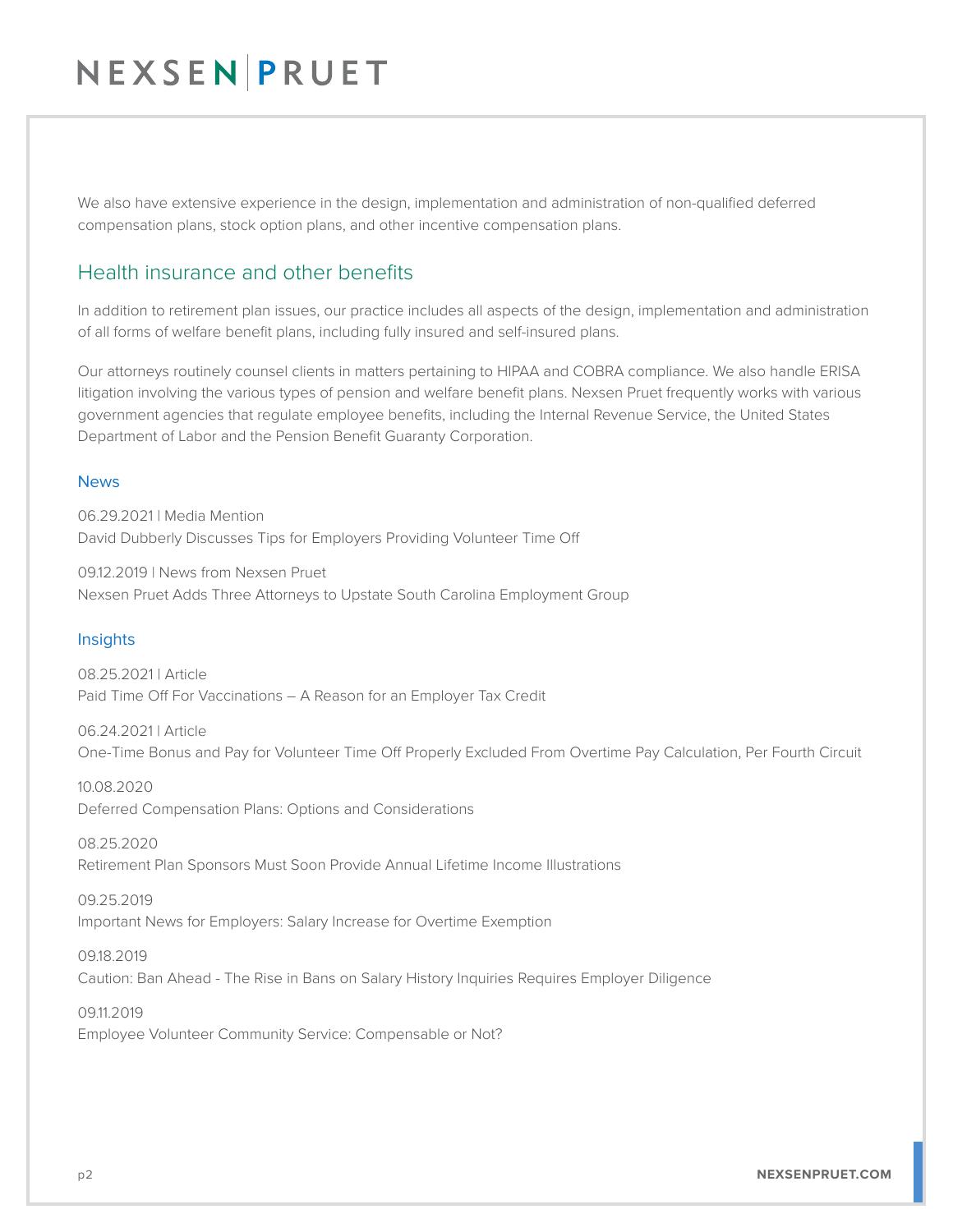09.04.2019 UPDATE: Impending September 30 Deadline for EEO-1 Pay Data Collection

08.28.2019 Foreign Manufacturer + Union Campaign = Netflix Documentary (and Lessons for Employers)

08.15.2019 NLRB Seeks To Reinforce Employee Choice Through Regulatory Changes

07.24.2019 Fourth Circuit Affirms Abuse of Discretion Finding in Denial of Coverage for Long Term Disability Claim

01.23.2019 How The Partial Federal Government Shutdown Impacts Employment Law Matters

11.21.2018 Preparing the Workplace for Generation Z

10.09.2018 Accommodating Pregnant Employees in the Workplace

09.19.2018 Employees in Multiple States: Keeping track of changing laws and policies

09.12.2018 Hurricane Florence and the FLSA

08.01.2018 New North Carolina Law Decreases Protection to Employers

07.18.2018 Supreme Court Clarifies FLSA Exemption for Sales, Service Advisors, Partsmen, and Mechanics

07.18.2018 EEOC Fights to Keep #MeToo Movement Alive

07.03.2018 S.C. Employers Required to Use New Employment Discrimination Poster

06.20.2018 Unionization Tactics in the Carolinas

06.13.2018 NLRB Revives Helpful Personnel Policies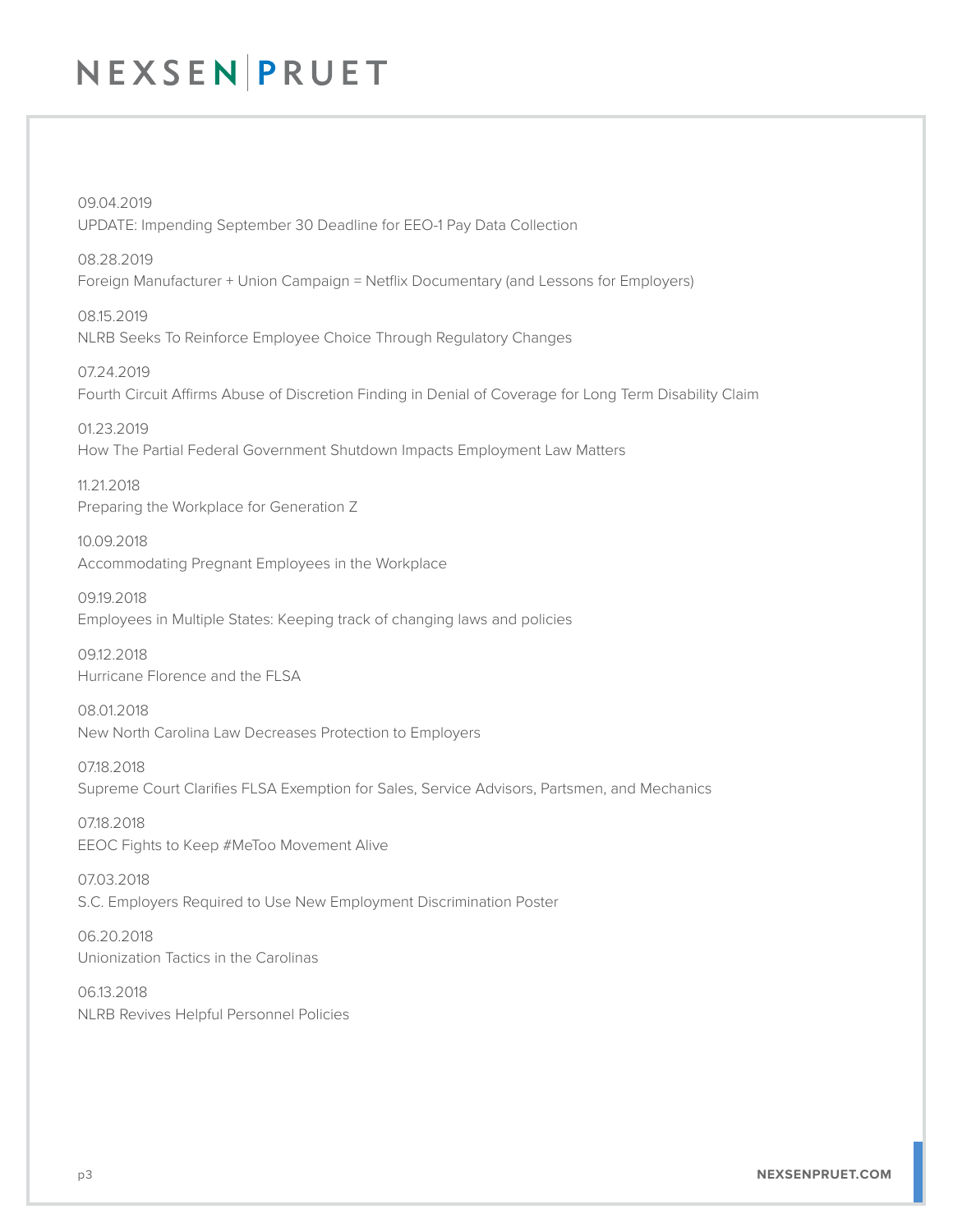06.06.2018 New South Carolina Pregnancy Accommodations Act Requires Action by Employers

05.30.2018 Supreme Court Upholds Class Action Waivers in Employment Arbitration Agreements

05.23.2018 401(k) Fee Litigation: Coming to a District Court Near You…

05.16.2018 New Tax Law May Affect Mileage Reimbursement Policy for Employers

05.02.2018 The Tip Pool Saga Continues

04.18.2018 ICE Now Taking More Opportunistic Approach to Employer Sanctions

04.11.2018 DOL Launches "PAID" Self-Audit Program

04.04.2018 Employee Benefits and the Tax Cuts and Jobs Act

03.28.2018 Pay Bias Litigation Results in Costly Settlement

03.14.2018 Guns in the Workplace: A Three-Part Series

03.08.2018 EEO-1 Reporting Deadline is Rapidly Approaching

03.07.2018 Scheduling letters to federal contractors go out soon. Is your company ready for an audit by the OFCCP?

02.21.2018 N.C. Attorney General, State Representative Drafting Bipartisan Bill To Combat Security Breaches

02.21.2018 Court Approves \$22.5 Million Settlement Covering S.C. Workers

02.21.2018 Court Refuses to Enforce "Misleading" and "Sham" Arbitration Agreements